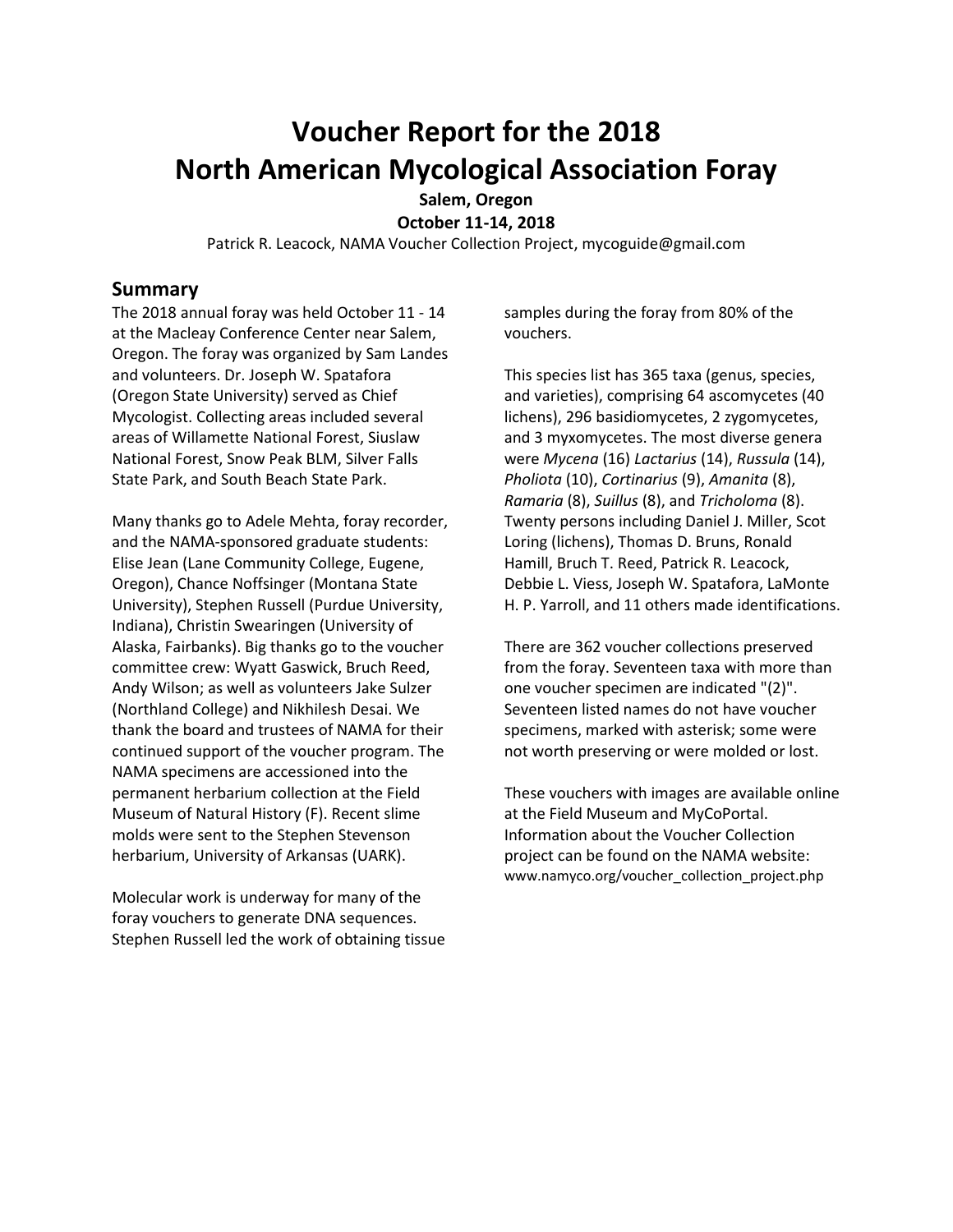# Kingdom Fungi **Ascomycota**

Alectoria sarmentosa Aleuria aurantia Bertia moriformis Chlorociboria cf. aeruginosa Cladonia bellidiflora Cladonia chlorophaea group Cladonia coniocraea Cladonia fimbriata Cladonia furcata Cladonia cf. macilenta Cladonia transcendens Coccomyces sp. Elaphomyces sp. Evernia prunastri Glyphium elatum Gyromitra infula Helvella lacunosa Helvella vespertina Hymenoscyphus sp. \* Hypocrea pulvinata Hypogymnia enteromorpha Hypogymnia imshaugii Hypogymnia inactiva Hypogymnia metaphysodes Hypogymnia physodes Hypogymnia tubulosa Hypomyces cervinigenus Hypomyces cf. chrysospermus Hypomyces lactifluorum Hypoxylon sp. Icmadophila ericetorum Jackrogersella multiformis Kretzschmaria deusta Lachnum cf. virgineum Lasiobolus sp. Lepraria cf. sp. Leptogium palmatum Lobaria oregana Menegazzia terebrata Mollisia cinerea Nectriopsis violacea Ochrolechia sp. (2) Otidea alutacea Parmelia sulcata Peltigera britannica Peltigera membranacea Peltigera rufescens Phaeocalicium polyporaeum Physcia tenella

Placopsis gelida Platismatia glauca Platismatia herrei Platismatia stenophylla Pseudocyphellaria anomala Ramalina farinacea Ramalina menziesii Sphaerophorus tuckermanii Sphaerophorus venerabilis Stereocaulon sp. Usnea sp. Usnea filipendula Usnea longissima Xanthoria polycarpa Xylaria hypoxylon (2)

#### **Basidiomycota**

Agaricus hondensis Agaricus kerriganii [A . semotus] Agaricus moelleri group Agaricus purpurellus [? A . dulcidulus] Albatrellus flettii Albatrellus subrubescens Alloclavaria purpurea Amanita sp. Amanita augusta Amanita gemmata group Amanita cf. muscaria var. alba Amanita muscaria var. muscaria Amanita pachycolea Amanita silvicola Amanita vaginata group Antrodia sp. Aphroditeola olida Armillaria sinapina Armillaria solidipes Arrhenia cf. epichysium Arrhenia cf. rainierensis Atheniella aurantiidisca [Mycena] (2) Aureoboletus mirabilis Auriscalpium vulgare Baeospora sp. Boletus edulis var. grandedulis Boletus fibrillosus Boletus mendocinensis [Xerocomellus] Botryobasidium cf. candicans Calocera cornea Cantharellus formosus (2)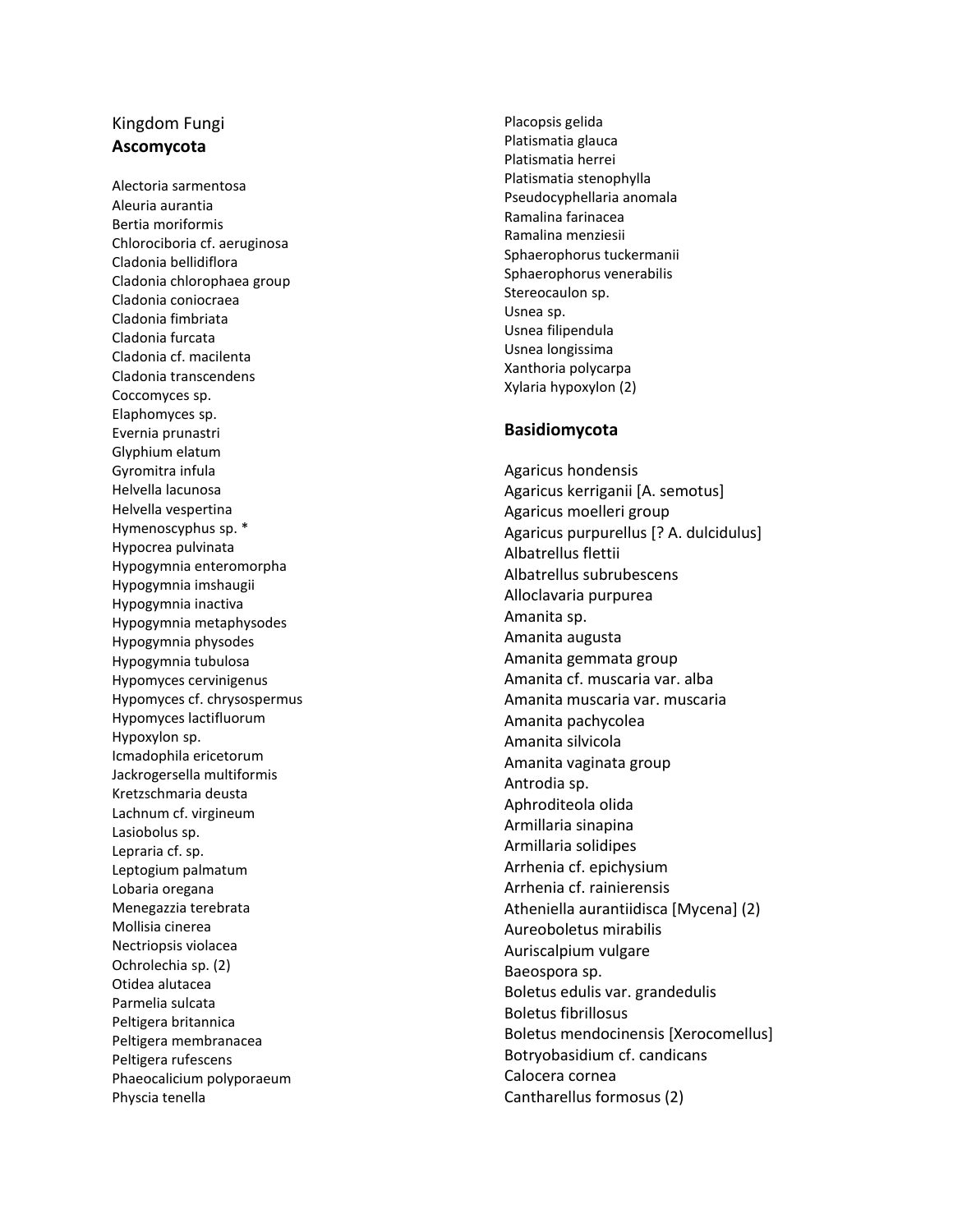Cantharellus roseocanus Catathelasma sp. (2) Catathelasma ventricosum Chalciporus cf. piperatus Chroogomphus sp. Chroogomphus ochraceus Chroogomphus tomentosus Chroogomphus vinicolor Chrysomphalina aurantiaca Chrysomphalina grossula Clavariadelphus caespitosus Clavariadelphus occidentalis Clavariadelphus truncatus Clitocybula abundans Clitocybula atrialba Clitopilus nuciolens [Rhodocybe] \* Clitopilus prunulus Coltricia perennis Connopus acervatus Conocybe sp. (2) Conocybe tenera group Coprinellus micaceus group Coprinopsis atramentaria group Coprinopsis lagopus Corticium roseum Cortinarius sp. (2) Cortinarius croceus group Cortinarius aff. glaucopoides Cortinarius glaucopus group \* Cortinarius laniger group Cortinarius multiformis Cortinarius subfoetidus Cortinarius traganus Cortinarius violaceus Crepidotus sp. Crepidotus mollis Cuphophyllus pratensis Cyathus striatus Cystodermella granulosa [Cystoderma granulosum] Dacrymyces palmatus Daedalea quercina Deconica horizontalis [D. melanotus] Echinoderma asperum [Lepiota acutesquamosa] Entoloma sp. Entoloma cf. holoconiotum Fomitopsis ochracea Fomitopsis pinicola

Fuscoporia ferruginosa Ganoderma applanatum Ganoderma oregonense Gliophorus laetus Gloeophyllum sepiarium Gomphidius oregonensis Gomphidius subroseus Gomphus clavatus Gymnopilus sp. Gymnopilus cf. bellulus Gymnopilus sapineus group Gymnopus confluens Gymnopus dryophilus Hebeloma sp. (2) Hebeloma crustuliniforme Hebeloma incarnatulum Hebeloma sacchariolens Hebeloma velutipes Hemimycena sp. Hericium abietis Heterobasidion annosum Hydnellum sp. Hydnellum peckii Hydnum cf. umbilicatum Hygrophoropsis sp. Hygrophoropsis cf. aurantiaca Hygrophorus bakerensis Hygrophorus capreolarius Hygrophorus hypothejus Hygrophorus cf. piceae Hygrophorus purpurascens Hypholoma capnoides Hypholoma dispersum Hypholoma cf. elongatum Hypholoma fasciculare Inocybe sp. \* Inocybe cf. ceskae Inocybe geophylla Inocybe pallidicremea Inocybe rimosa Inocybe sororia Inonotus sp. (2) Jahnoporus hirtus Laccaria amethysteo-occidentalis Laccaria bicolor Lactarius alpinus Lactarius alpinus var. mitis Lactarius atrobadius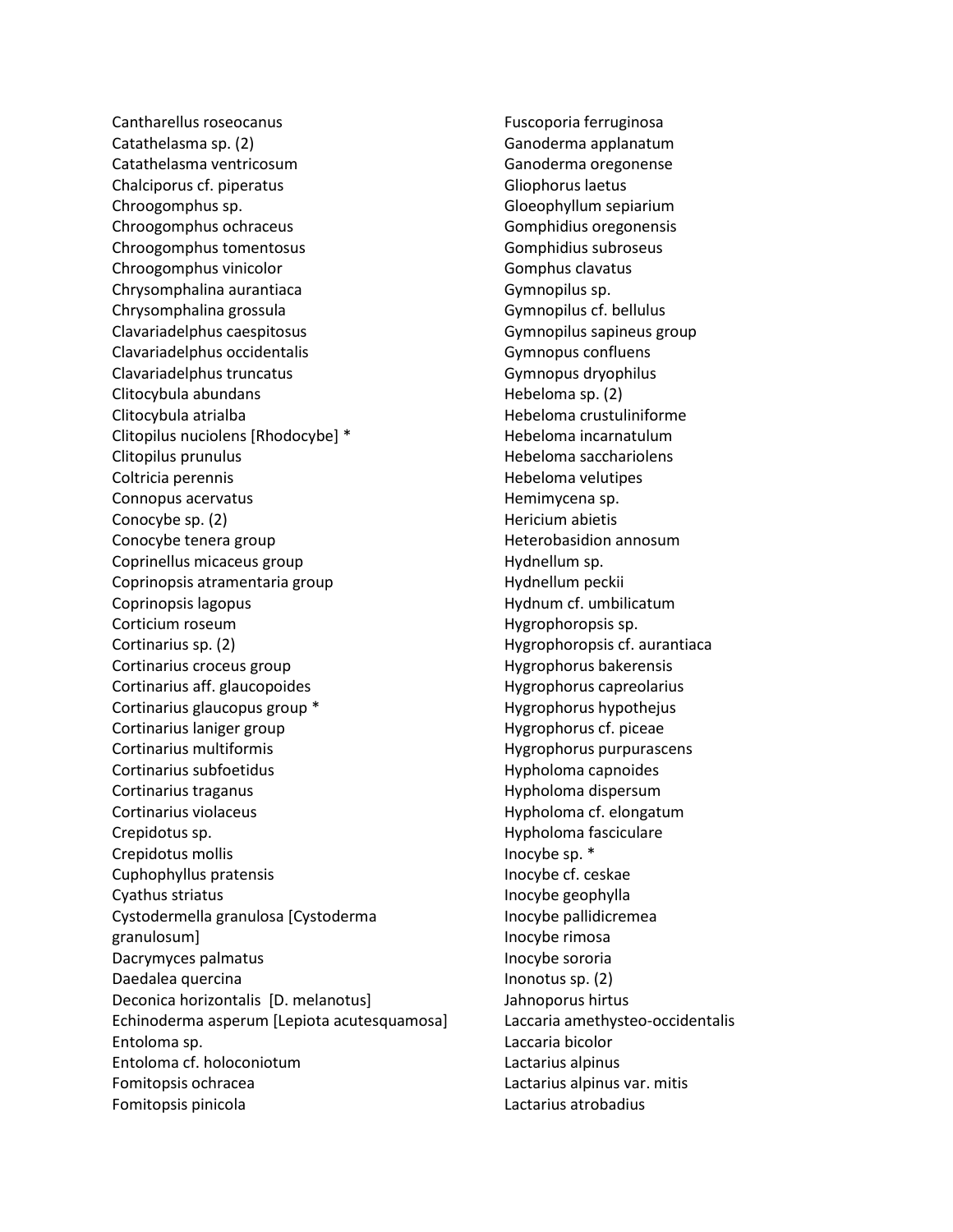Lactarius cf. luculentus Lactarius deliciosus group Lactarius deterrimus Lactarius kauffmanii Lactarius olympianus (2) Lactarius pallescens Lactarius pseudomucidus Lactarius rubrilacteus Lactarius rufus Lactarius substriatus Lactarius subviscidus Laricifomes officinalis Leccinum manzanitae Leccinum scabrum Lentinellus ursinus Lepiota atrodisca \* Lepiota flammeotincta [Leucoagaricus flammeotinctus comb. prov.] (2) Lepiota magnispora Lepiota rubrotinctoides ["Leucoagaricus"] Lepiota subincarnata Leptoporus mollis Leratiomyces percevalii Leucoagaricus sp. (2) Leucocoprinus cepistipes Leucocybe connata [Clitocybe connata] Limacella glioderma Lycoperdon sp. Lycoperdon molle Lycoperdon nigrescens [Lycoperdon foetidum] Lycoperdon perlatum \* Lycoperdon pyriforme \* Lyophyllum decastes Macrocystidia cucumis Marasmius plicatulus Merulius tremellosus Mycena acicula Mycena aurantiomarginata Mycena cf. abramsii Mycena bulliformis Mycena clavicularis Mycena epipterygia Mycena filopes Mycena cf. galericulata Mycena haematopus Mycena cf. leptocephala Mycena pura Mycena purpureofusca

Mycena cf. robusta Mycena rubromarginata Mycena strobilinoidea Mycena cf. vulgaris Mycetinis salalis Nidula candida Nidula niveotomentosa Onnia tomentosa Panellus sp. Paxillus involutus group Perenniporia cf. sp. Phaeoclavulina sp. Phaeocollybia piceae Phaeocollybia spadicea \* Phellodon tomentosus Pholiota sp. \* Pholiota astragalina Pholiota aurivella Pholiota brunnescens Pholiota decorata Pholiota flammans Pholiota lubrica group Pholiota spumosa group Pholiota terrestris Pholiota velaglutinosa Pisolithus cf. arenarius \* Pleurocybella porrigens Pluteus [cf. section hispidoderma] Pluteus plautus group Pluteus primus Polyozellus multiplex group \* Polyporus cf. melanopus Postia [P. caesia complex] \* Postia fragilis [Oligoporus fragilis] Postia ptychogaster Pseudoarmillariella ectypoides Pseudohydnum gelatinosum \* Pycnoporellus alboluteus Pycnoporellus fulgens Ramaria sp. Ramaria cf. caulifloriformis Ramaria celerivirescens (2) Ramaria cystidiophora Ramaria gelatinosa Ramaria longispora Ramaria testaceoflava Ramaria velocimutans Resupinatus cf. applicatus